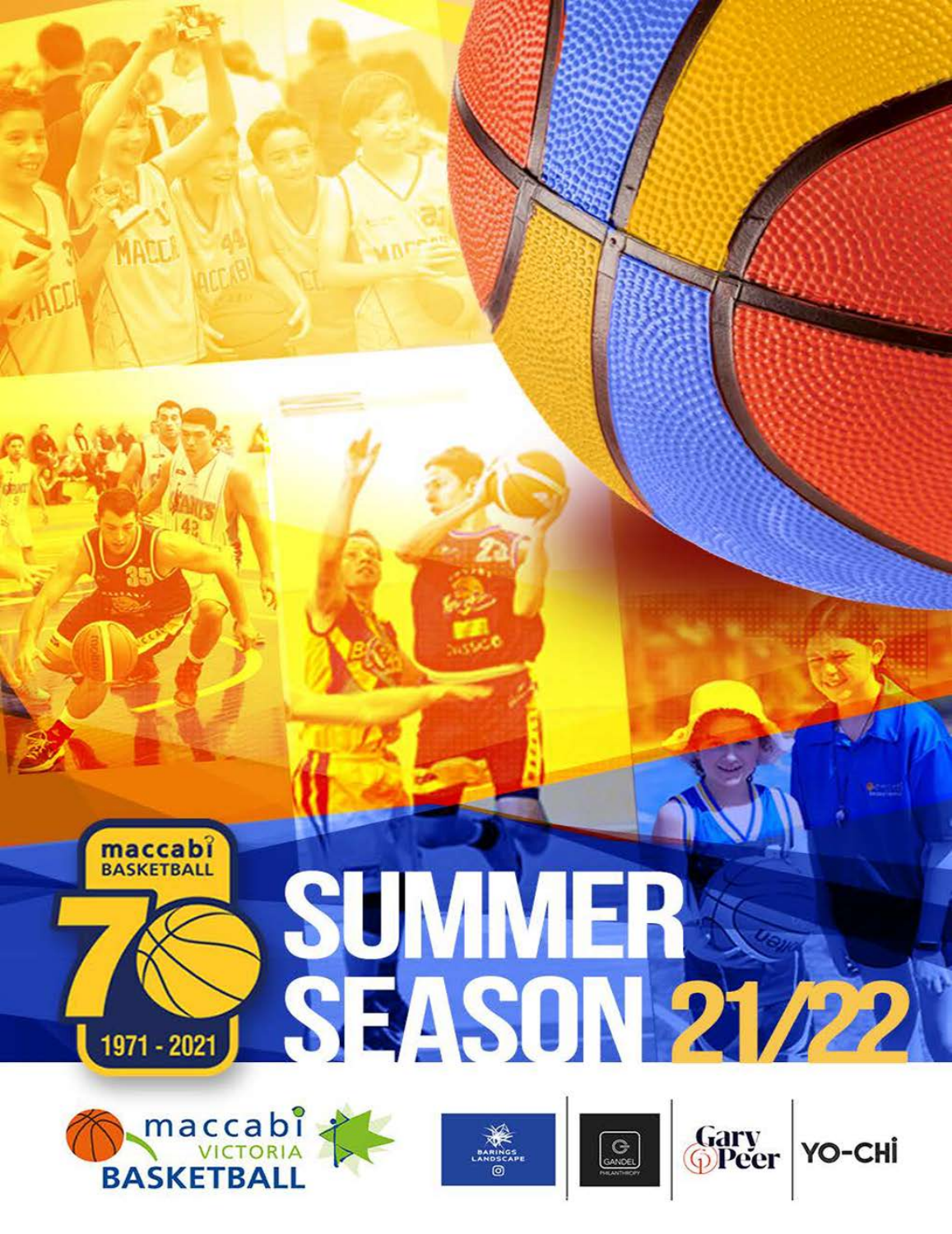

### **Summer Season 2021/22 REGISTRATION INFORMATION**

- 1. [Registration](#page-2-0)
- 2. Competition Information
- 3. Competition Dates
- 4. Age Eligibility for Waverley and McKinnon Summer 2021/22 Season
- 5. Training Times and Venues
- 6. Coaches
- 7. Club Membership Fees
- 8. Withdrawal from season
- 9 Inclusion
- 10. Registering
- 11. Uniform
- 1[2.](#page-8-0) Communication
- 13. Team [Selection](#page-10-0)
- 14. Team Manager
- 15. Announcement of Teams
- 16. Skills Sessions
- 17. [Enquiries](#page-11-0)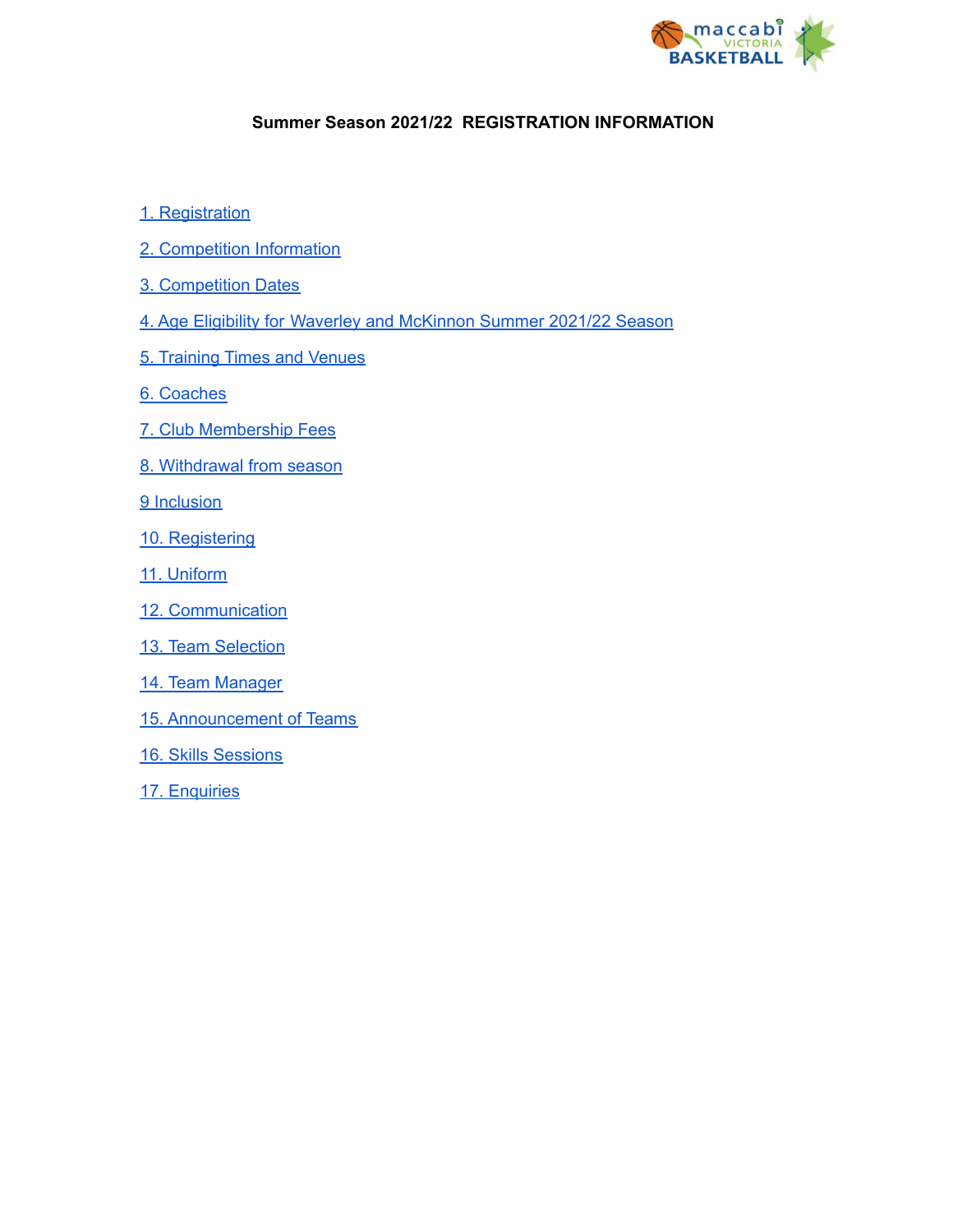

# <span id="page-2-0"></span>**1. Registration**

Registration for the Summer 2021/22 season opens 8am Monday 16th August and closes 8pm Wednesday 25th August 2021.

Fees are payable at the time of registration.

Registrations will be done through the same system as the Winter 2021 season - Basketball Victoria's registration platform - Play HQ.

Registrations can also be be done on our Club's website [www.maccabibasketball.com.au](http://www.maccabibasketball.com.au)

Or click on the link to the appropriate association to register. Waverely - <https://www.playhq.com/basketball-victoria/register/8c5541> Mckinnon - <https://www.playhq.com/basketball-victoria/register/5e43b9>

Use your email address and the password you created to set up your Play HQ for last season. If you have forgotten your password use the forgotten link to reset your password.

Once age groups are full you will be placed on a wait list. The Club cannot guarantee entry for registrations received after the closing date. They will incur a \$65 late fee and be placed on a waitlist.

### **2. Competition Information**

Registrations are available in the following associations;

### Waverley Basketball Association (BOYS & GIRLS)

Waverley Basketball Competition for **Boys** U8-U14 and **Girls** (U8-U18) are played on a Saturday and Boys (U16 & U18) play games on Sunday late afternoons / early evenings. Games commence from 8.00am for the younger players (U8s) and progress through the day. Waverley now includes competitions for Girls U14-U18 girls on Saturdays. Maccabi is a strong club and in previous seasons has entered over 50 teams.

Games are played at Waverley Basketball Stadium, Oakleigh Recreation Centre, Ashburton Primary School, or Box Hill Aqualink.

### McKinnon Basketball Associations (GIRLS)

The McKinnon **Girls** Competition is played on a Sunday with games beginning at 8:15am through to 4:00pm at various indoor facilities at schools in McKinnon/Bentleigh and surrounding suburbs.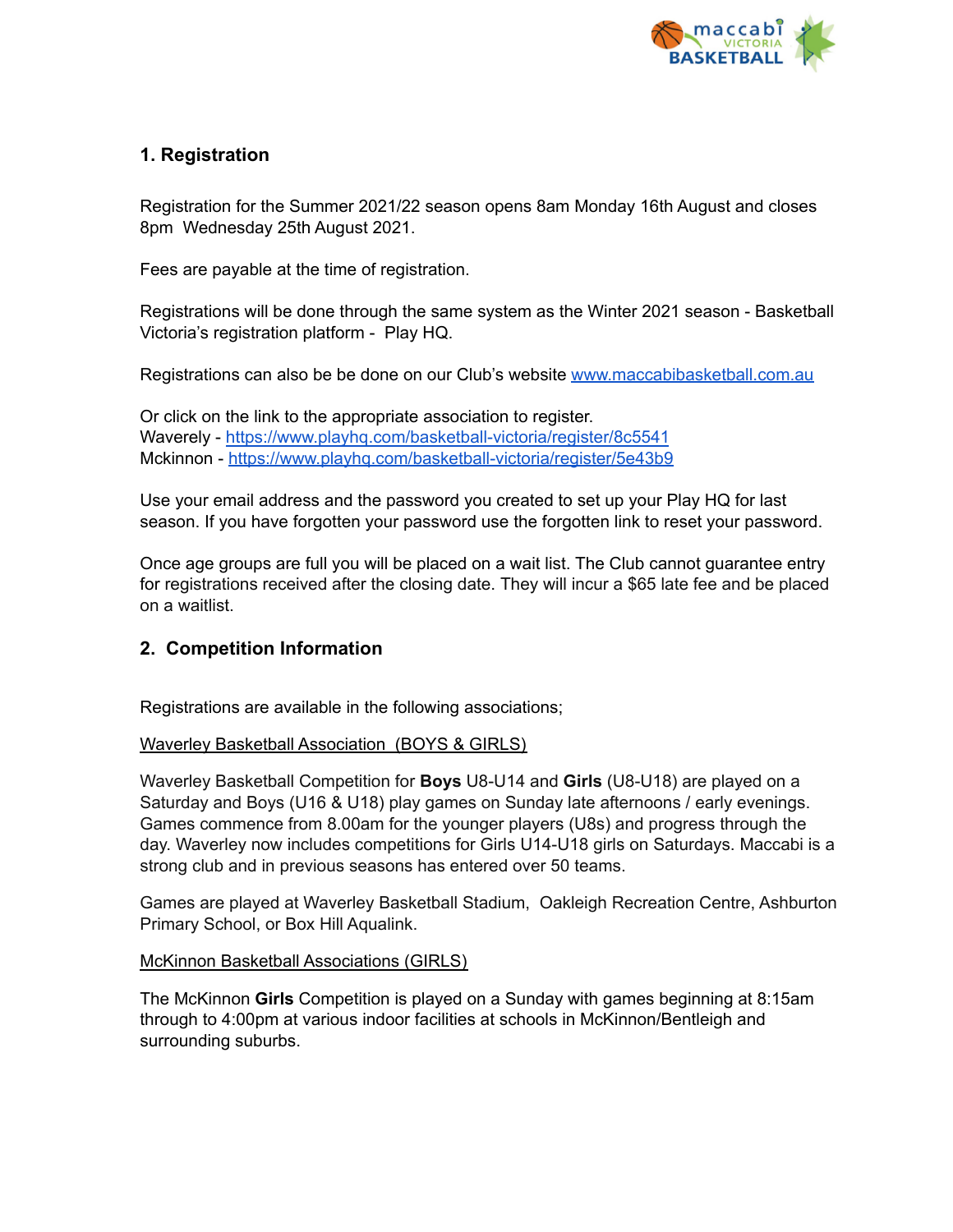

# **3. Competition Dates**

### **Waverley Competition**

The Summer season commences w/c 4th October and concludes with finals being played April 2022. Season duration is 17 weeks plus 2 weeks of finals. Waverley now caters for Boys U8-U18 and Girls U8-U18. Training will commence on Monday 5th October. A detailed calendar will be available in the documents section of Team App in September.

## **McKinnon Competition**

The Summer season commences w/c 4th October and concludes with finals being played in the first week of April. Season duration is 15 rounds plus 2 weeks of finals. This competition caters for Girls U8-U18 only (Sunday only).

Training will commence Wednesday 7th of October. A detailed calendar will be available in the documents section of Team App in September.

## **4. Age Eligibility for Waverley and McKinnon - Summer 2021/22 season**

Age Eligibility Criteria for each Competition (please note variation of Age eligibility criteria for each competition):

| <b>MCKINNON (Girls)</b> |                      | <b>WAVERLEY (Boys and Girls)</b> |                      |
|-------------------------|----------------------|----------------------------------|----------------------|
| <b>AGE</b>              | <b>YEAR OF BIRTH</b> | <b>AGE</b>                       | <b>YEAR OF BIRTH</b> |
| U <sub>10</sub>         | 2013-2015            | U <sub>8</sub>                   | 1/7/2013-30/6/2015   |
| U12                     | 2011-2012            | U <sub>10</sub>                  | 1/7/2011-30/6/2013   |
| U14                     | 2009-2010            | U12                              | 1/7/2009-30/6/2011   |
| U16                     | 2007-2008            | U14                              | 1/7/2007-30/6/2009   |
| U18                     | 2005-2006            | U16                              | 1/7/2005-30/6/2007   |
|                         |                      | U18                              | 1/7/2003-30/6/2005   |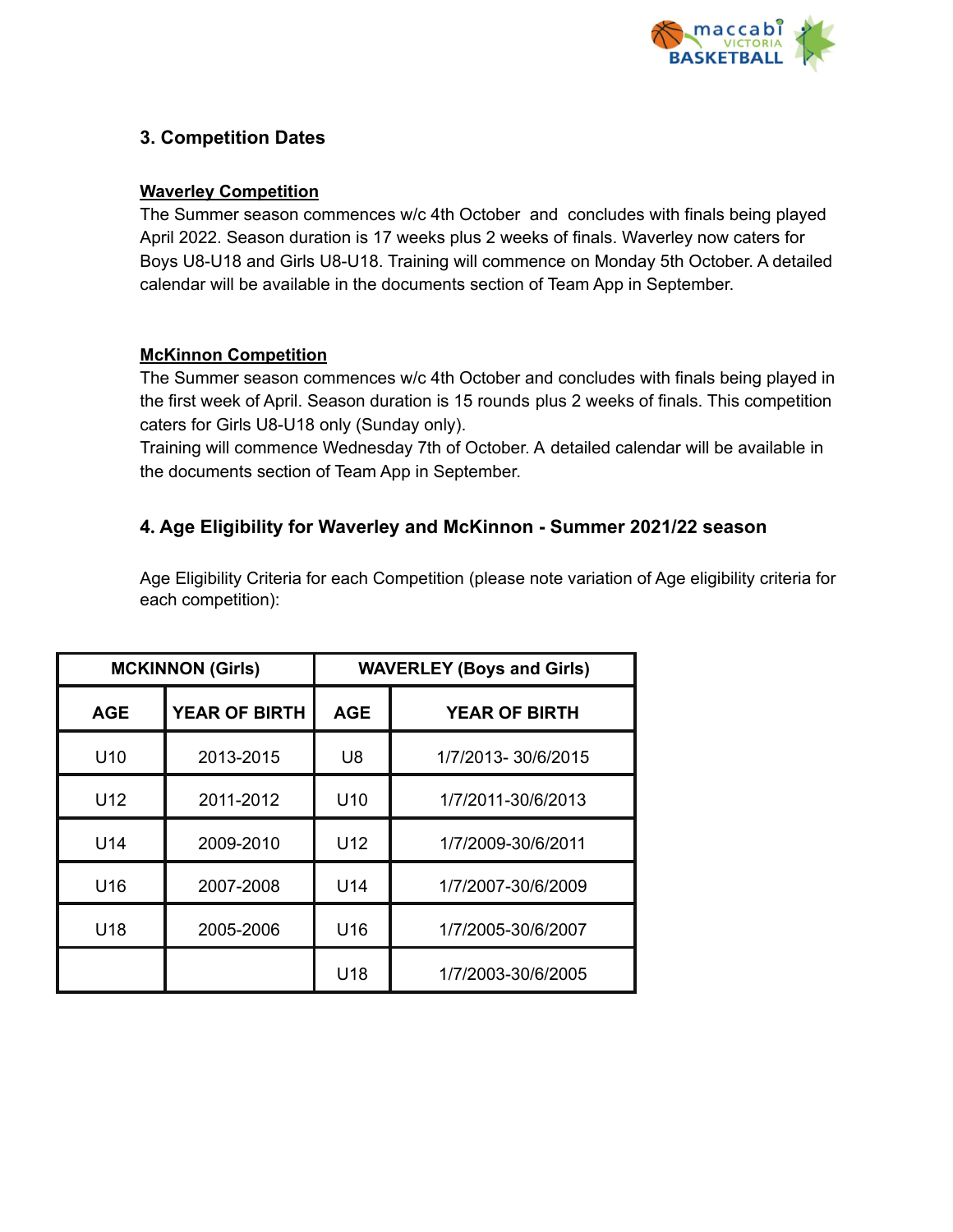

## **5. Training Times and Venues**

Each team trains once a week. As a general rule, the following training nights will be allocated for each group:

- **● Boys: Monday or Tuesday night**
- **● Girls: Wednesday or Thursday night**

Once teams are announced NO REQUESTS for training day changes will be considered due to a clash with other sports/ activities. When you register a player you are agreeing to the training days specified above.

No refunds will be given for clashes with another activity.

Due to Covid some training venues are not available. Below are some of the venues training may be scheduled at with the potential of additional venues being added.

### **Bialik College Sports Centre (Entry via Carpark)**

21 Cato St, East Hawthorn, 3123

### **Orrong Romanis Recreation Centre**

Molesworth St, Prahran, 3181

### **Wesley College (Elsternwick Campus)**

5 Gladstone Parade, Elsternwick, 3183

### **King David**

517 Orrong Rd Armadale

Final training days and times will be determined by the following factors (in order of priority):

- Availability of coaches
- Availability of venues
- Availability of players

### **6. Coaches**

All Maccabi coaches hold a current Working With Children Check and are constantly upskilling through Basketball Victoria accreditation and development sessions run by our Coaching Directors during the season. Within our coaching group we have some parent coaches/assistant coaches.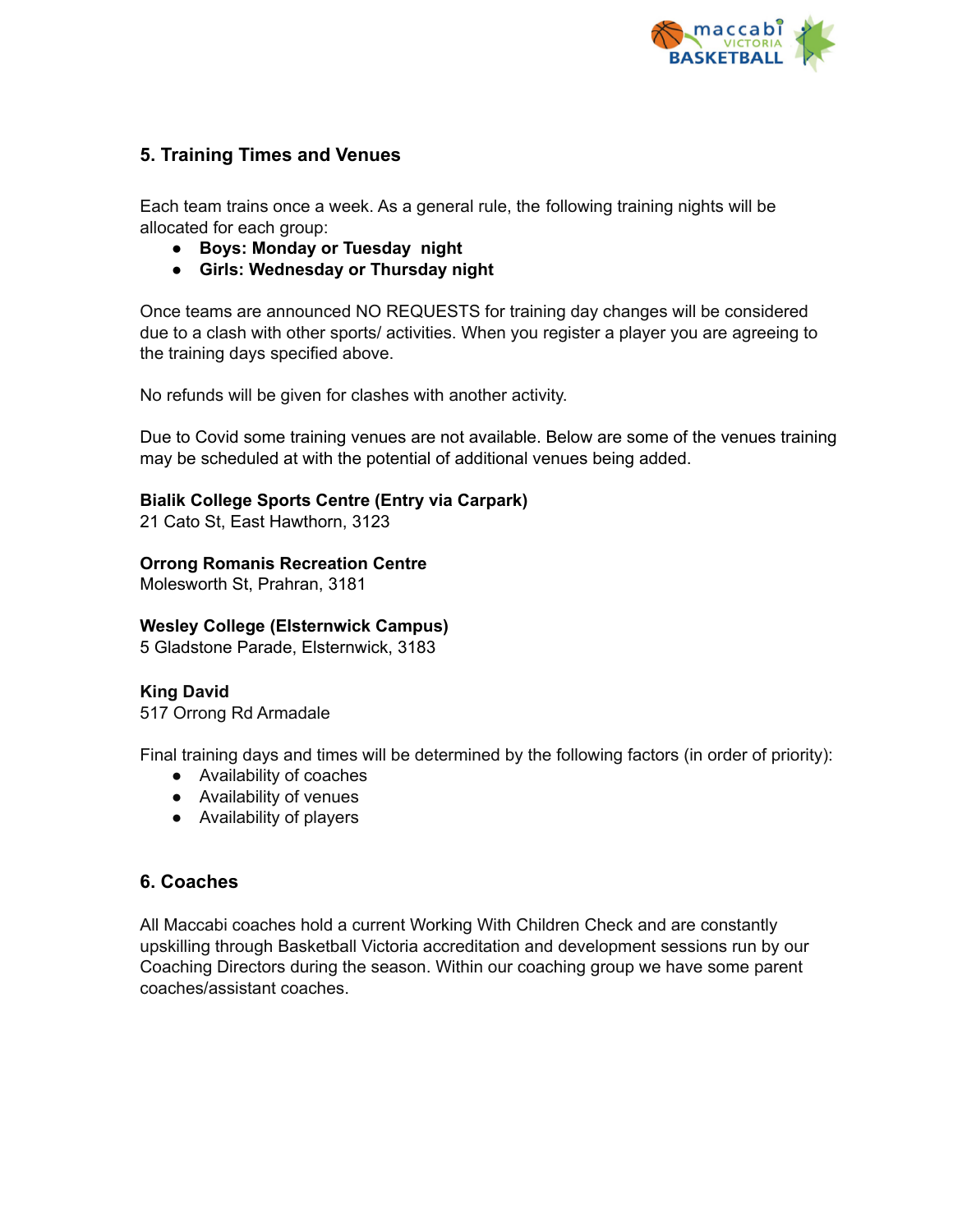

# **7. Club Membership Fees - Summer Season 2021/22**

This season's fees have taken into consideration the number of games and training sessions missed last season due to Covid and have been reduced accordingly.

Waverley - Summer Season 2021/22 (Terms 4 and 1) \$345.00 (inc gst) per player and includes;

- Player and Spectator entrance fee
- Competition Team Entry Nominations
- Competition Match Fees (Scoresheet Fees)
- Training Fees (Venue Hire)
- Training Resources (basketballs, etc.)
- Coach Payments
- Coach/Player Development
- Administration

McKinnon - SUMMER Season 2021/22 (Term 4 and 1) \$300.00 (inc gst) per player and includes;

- Competition Team Entry Nominations
- Competition Match Fees (Scoresheet Fees)
- Training Fees (Venue Hire)
- Training Resources (basketballs, etc.)
- Coach Payments
- Coach/Player Development
- Administration

McKinnon charge an additional player entry fee of \$3.00 per player which is not included in Maccabi registration fee. This does not include spectator fees. Please note, this fee will be electronic payment only, no cash.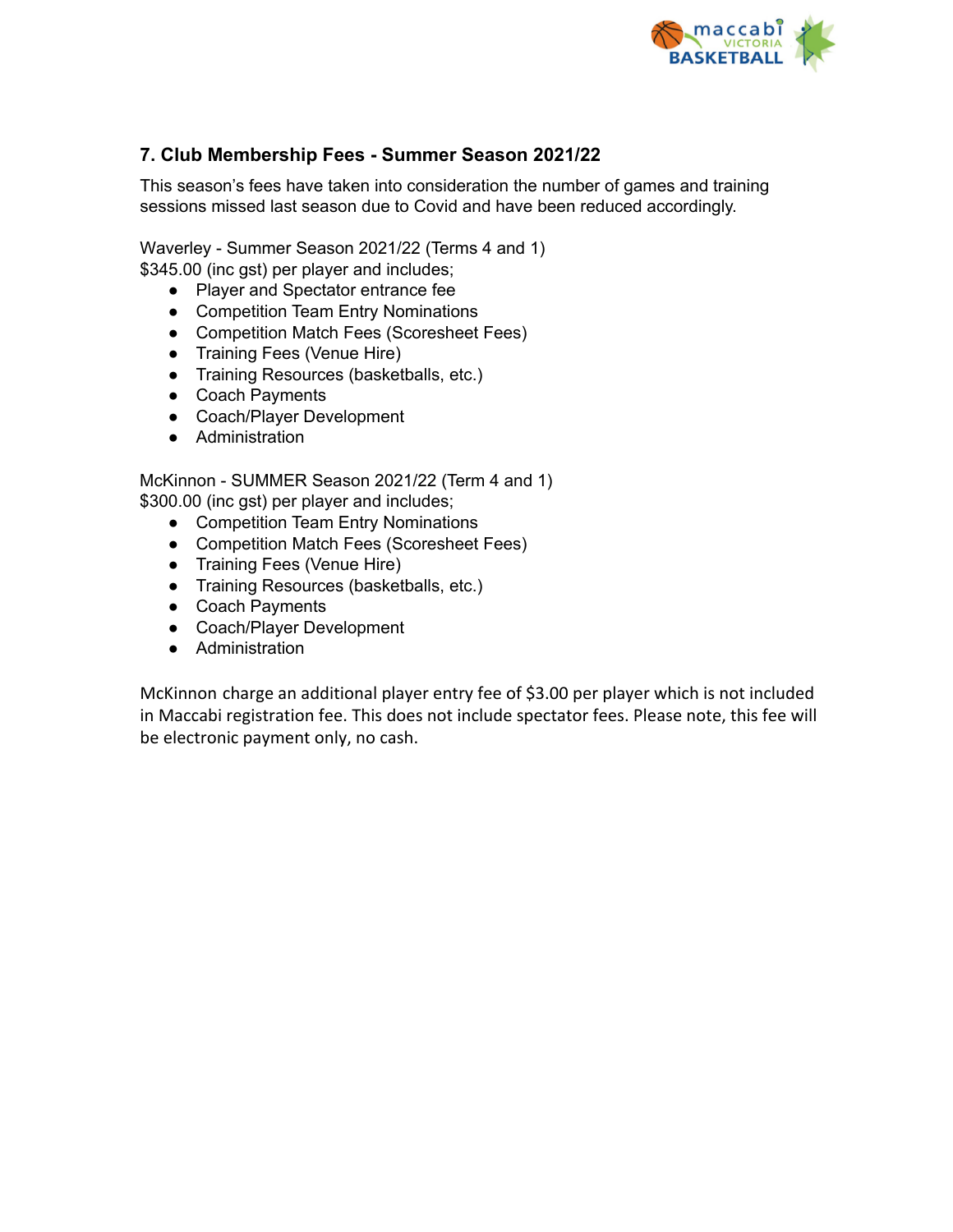

## **8. Withdrawal from season.**

If a player withdraws from the season within 2 weeks after registrations close there will be a \$100 administration fee for withdrawal. Basketball Victoria's annual fee will not be refundable.

Any withdrawal 2 weeks after registrations close will result in a loss of registration fee.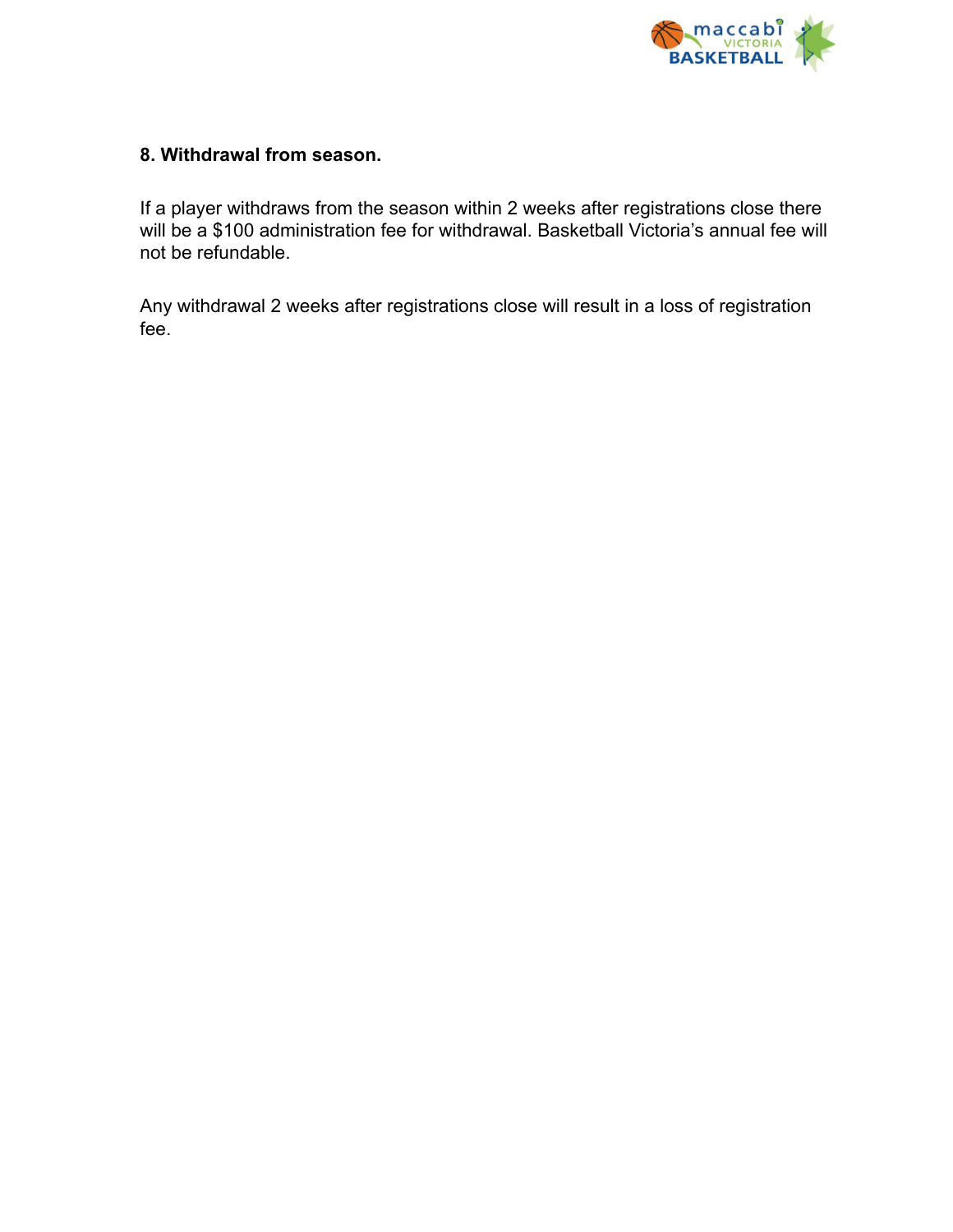

# **9. Inclusion**

Maccabi Basketball believes that everyone has the right to play sport and we ensure financial assistance is available for registration if needed. If you require any financial assistance please email [maccabibasketballvic@gmail.com](mailto:maccabibasketballvic@gmail.com)

# **10. Registering**

Registrations will be done via Play Hq.

In addition to the Club membership fee there is an annual \$25 Basketball Victoria fee payable.

**If you registered for the Winter 2021 season you will need your login details to access your account**. If you have forgotten your details click on Forgot Password.

If you don't have a Play Hq account register via [maccabibasketball.com.au](https://www.maccabibasketball.com.au/registration-2021) and click on the appropriate association and follow the prompts to register.

Listed below are step by step instructions

- Select Log in
- Create a new account (bottom of page under I don't have an account yet)
- Sign up with your details as requested
- Once signed up log into your account
- Select Quick registration
- Enter the players details as requested. Multiple players can be done in the one transaction.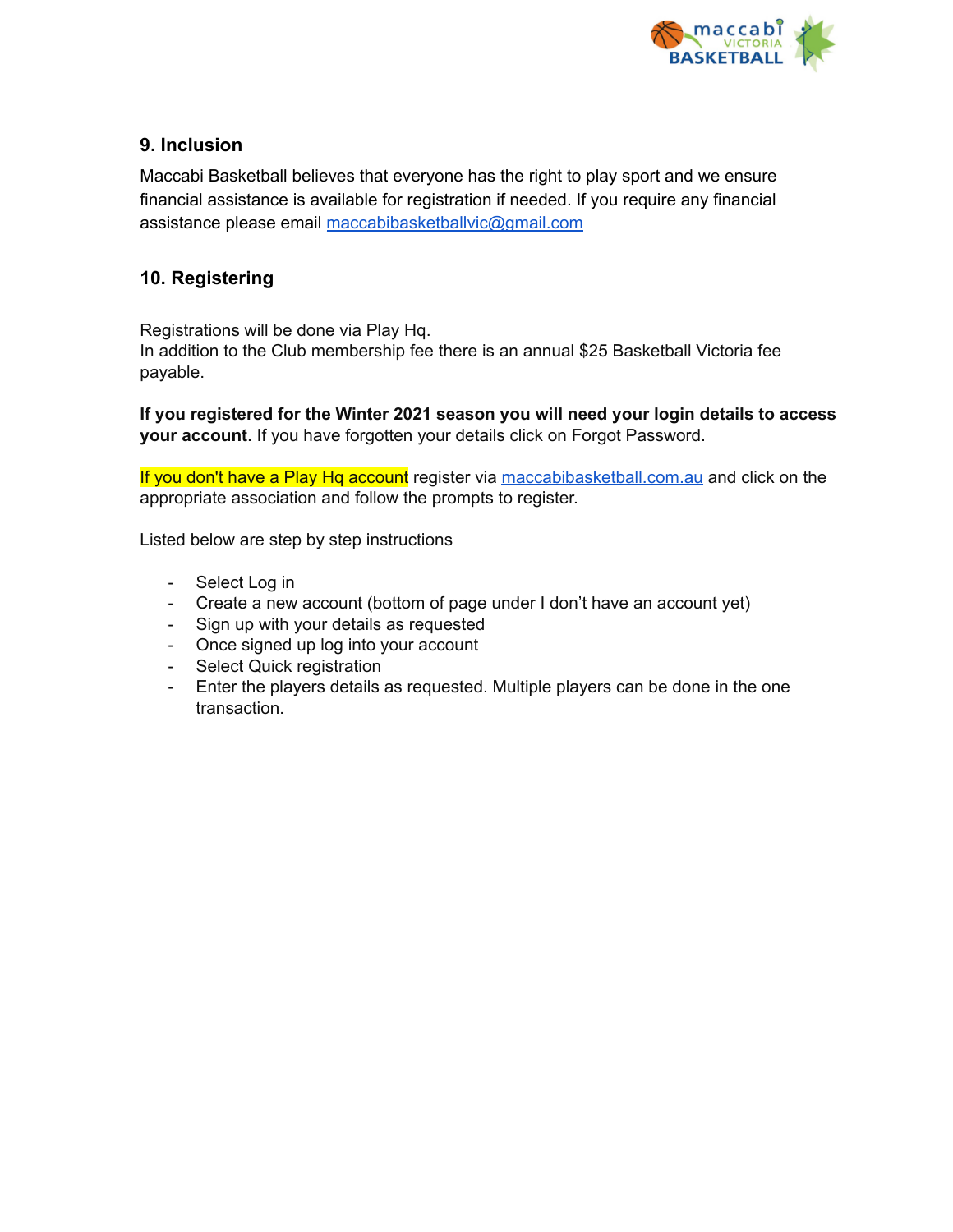

## <span id="page-8-0"></span>**11.Uniform**

New members will need to purchase a singlet and shorts as separate items.

Uniform items can be purchased via the Club's online store [www.maccabibasketball.com.au](http://www.maccabibasketball.com.au)

Consider the size your child requires when ordering so they will at least get a couple of seasons out of it. Sizes are in children's sizes and true to size. If unsure what size your child needs go a size up.

*Please ensure that all uniform orders are placed during registration. Any orders placed after registration closes can not be guaranteed to be available.* Current members requiring a different size with a specific number need to purchase the singlet and specify the number before registrations close for the next season otherwise they will not be able to keep the same number.

If you have an old uniform you no longer use please consider donating it to the Club to be used for less fortunate players.

Any uniform queries email [uniformmaccabibasketball@gmail.com](mailto:uniformmaccabibasketball@gmail.com)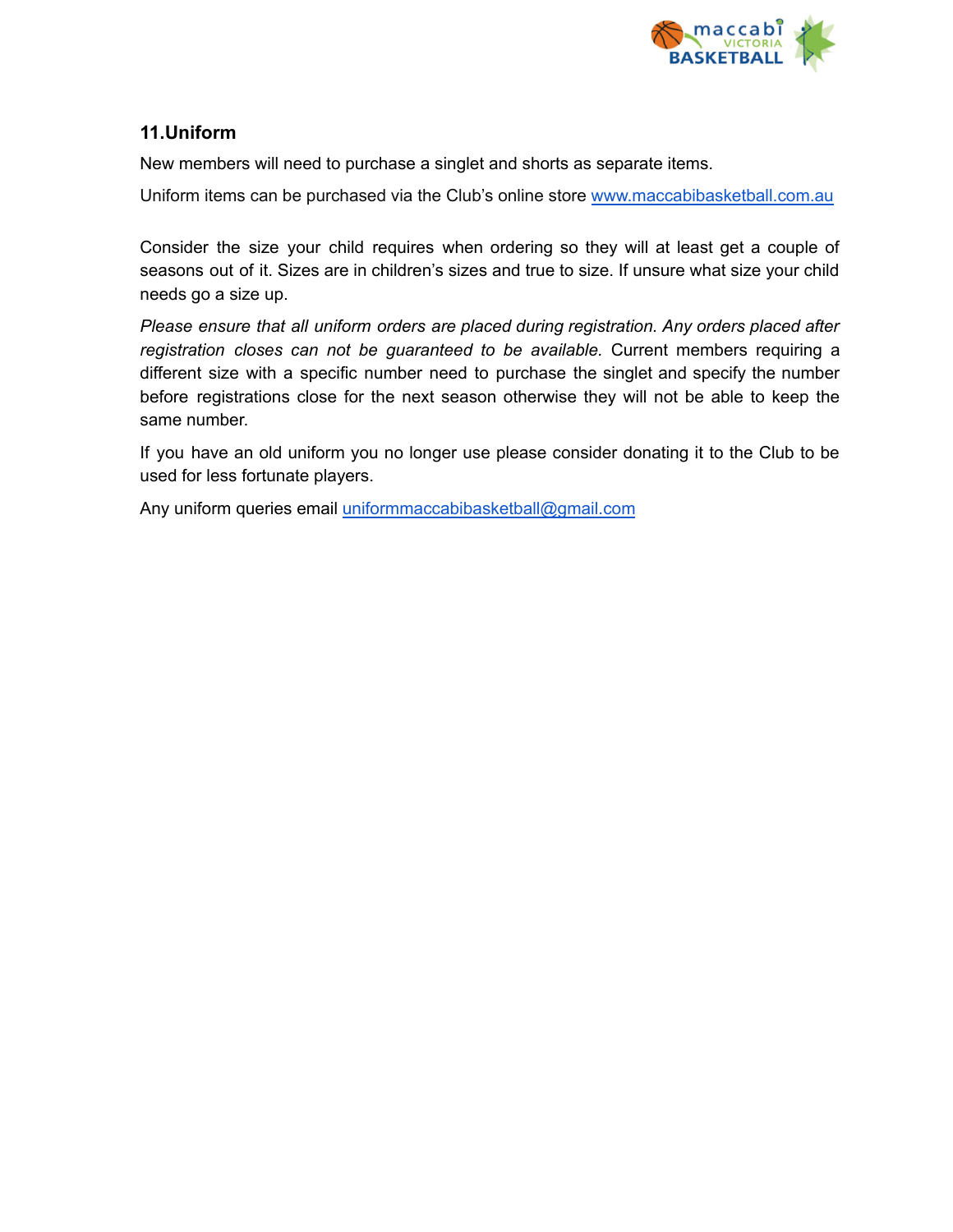

# **12. Communication**

Once registrations close the Club will only be communicating to members via Team App.

**GO TO TEAM APP AND SELECT THE ASSOCIATION YOUR CHILD IS PLAYING IN -**

- **● WAVERLEY ASSOCIATION - SELECT SUMMER SEASON 2021/22 - WAVERLEY**
- **● MCKINNON ASSOCIATION SELECT - SUMMER SEASON 2021/2022 - MCKINNON**

**TEAM APP WILL BE THE ONLY MEANS OF COMMUNICATING DURING THE SEASON. TEAMS AND ALL INFORMATION REGARDING THE SEASON WILL ONLY BE ANNOUNCED ON TEAM APP.**

If you are new to Maccabi Basketball and don't have a Team App account yet:

- Go to the Apple store Download Team App (iphone users) or Google play (android users)
- Join **Maccabi Basketball**
- Request access to the group of the association your child will be playing in **"SUMMER SEASON 2021/22- WAVERLEY or SUMMER SEASON - MCKINNON 2021/22"**

The Club has a dedicated volunteer to help new players and parents with their first season. Any queries contact [maccabibasketballnewplayer@gmail.com](mailto:maccabibasketballnewplayer@gmail.com)

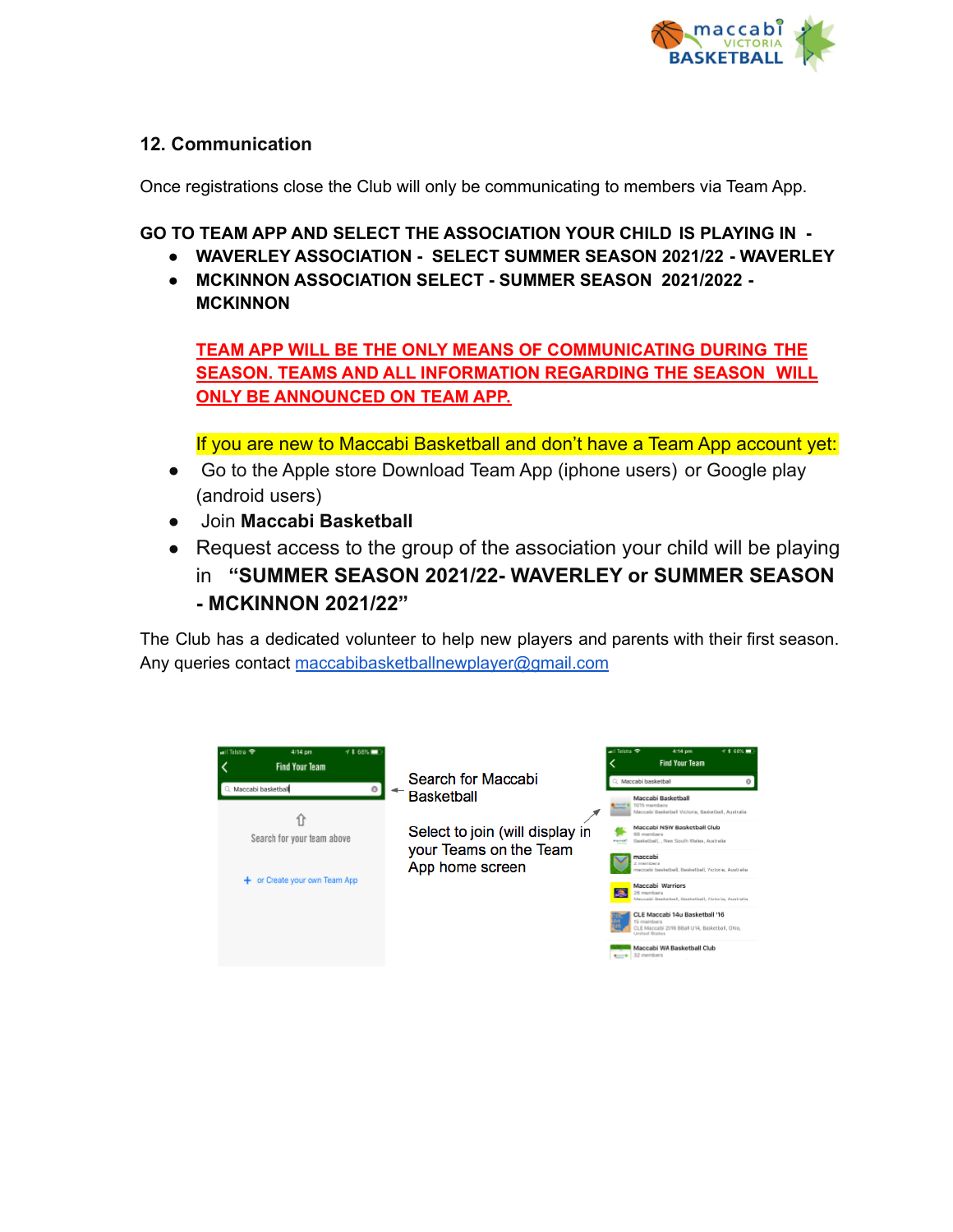

# <span id="page-10-0"></span>**13. Team Selection**

The number of teams that Maccabi Basketball will enter into competitions (and the number of players per team) will be determined by the following factors:

- Number of registered players (minimum of 7 players for team in any age bracket)
- Number of coaches
- Access to facilities to train

No requests will be accepted for specific training days, locations or teams. Please bear in mind that limitations and restrictions as a result of Covid with regards to the number of people permitted access to training venues has added an additional layer of complexity to team allocations. Movements for clash of activities will not be accommodated.

# **14. Team Manager**

This season more than ever the Club needs your support to ensure our children play in a Covid safe environment. Please consider volunteering for this role, your kids will love seeing you involved and you are making a fantastic contribution to our club which relies on our wonderful volunteers to operate smoothly.

It is essential that one parent performs the role of Team Manager for each team. This involves:

- Facilitating communication within your team
- Scheduling training and creating a parent roster for training supervision
- Scheduling match day events and rostering parents for scoring

This a simple but essential role that requires minimal time but makes an enormous difference to your child's team for the season. The Club supports each Team Manager and is always available to ask questions or help out.

As part of the terms and conditions for registering your child you accept the responsibility of being a Team Manager. Team Managers are allocated each season on a rotational basis (unless there is a volunteer).

If you are selected as a Team Manager it is your responsibility to fulfill the role. **Do not email the club saying you are unable to be a Team manager, you have agreed to it as part of the T&Cs in registering your child.**

Training can not commence without a parent supervision roster in place for training.